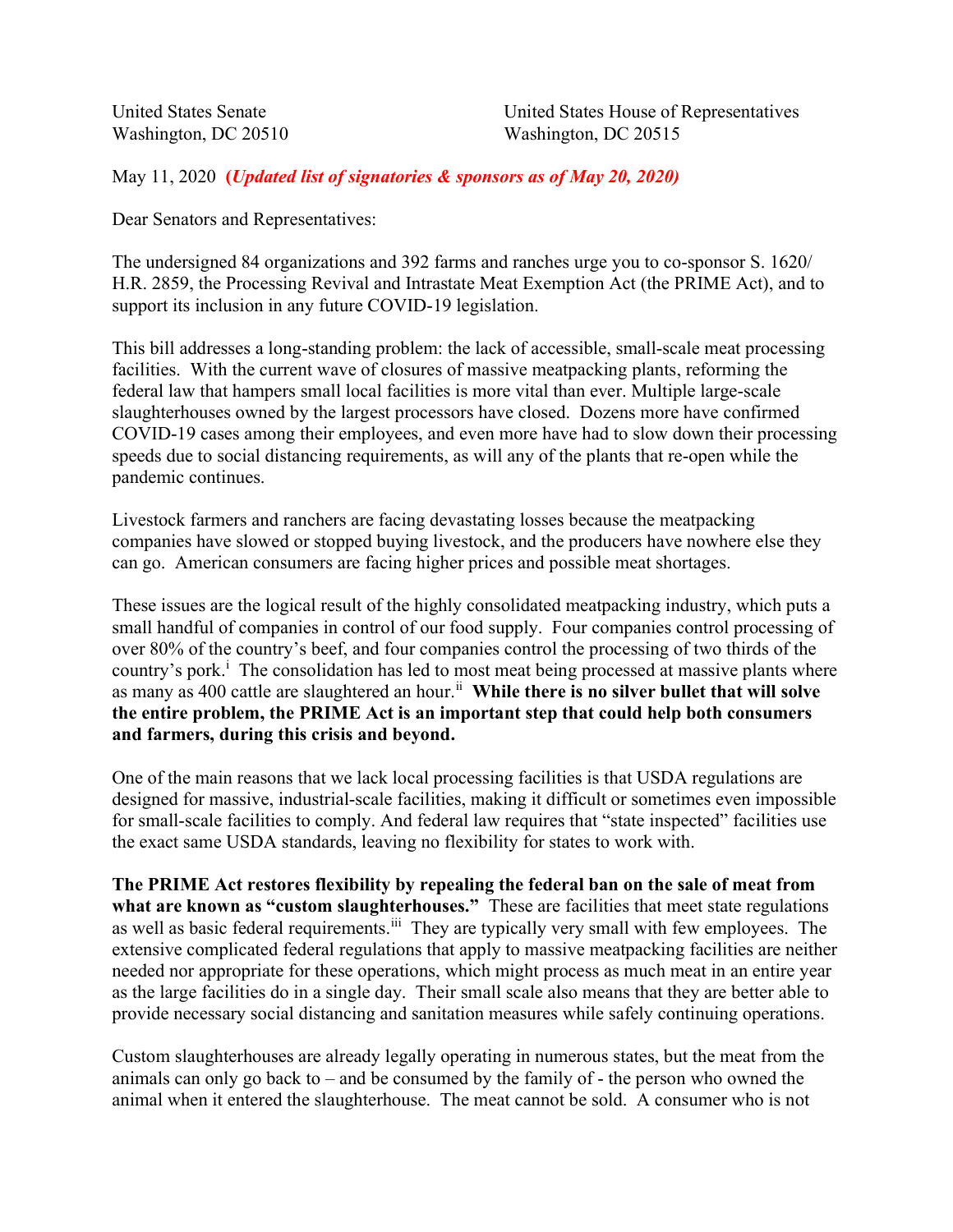able to pay for and store hundreds of pounds of meat in one order is unable to access the meat from a custom slaughterhouse.

Under current law, a farmer who wants to sell his or her beef, lamb, goat, or pork to consumers, whether at a farm stand, farmers' market, or home delivery, cannot use a custom slaughterhouse.

Instead, the farmer has to haul their animals to a USDA-inspected or equivalent state-inspected facility. These facilities are in short supply, and many farmers must haul long distances at significant cost to reach them, if there is even one accessible. Many of these plants were already at capacity before the current crisis, and many farmers are now being told that they must wait six months or longer, as much as a full year, to be able to have their animals processed.

The PRIME Act provides flexibility to address the need for more small-scale meat processing. States would be able to permit producers to sell meat processed at a custom slaughterhouse within the state. In addition to the applicable federal regulations that custom slaughterhouses comply with,<sup>iv</sup> states could choose to impose additional conditions or limitations that best suit their agricultural, food system, and social conditions.

The PRIME Act could help reduce the severity of the meat shortages and price increases for consumers in the coming months, while providing income for small farmers and ranchers across the country. In the long-term, the PRIME Act can make it feasible for more small processors to be established or expanded, helping with vital infrastructure as we seek to rebuild our economy from this crisis. And it provides long-term environmental benefits by reducing the transportation miles and vehicle emissions from livestock hauling.

H.R. 2859 was filed by Representatives Thomas Massie (R-KY), Chellie Pingree (D-ME), Justin Amash (I-MI), Andy Biggs (R-AZ), Jeff Duncan (R-SC), John Garamendi (D-CA), Jared Huffman (D-CA), Steve King (R-IA), Mark Meadows (R-NC), Scott Perry (R-PA), and Elise Stefanik (R-NY). They have been joined by 33 more co-sponsors from both parties:

| Earl Blumenauer (D-OR) | Paul Gosar (R-AZ)          | Lloyd Smucker (R-PA)  |
|------------------------|----------------------------|-----------------------|
| Mo Brooks (R-AL)       | Mark Green (R-TN)          | Darren Soto (D-FL)    |
| Ken Buck (R-CO)        | Glenn Grotham (R-WI)       | Scott Tipton (R-CO)   |
| Ted Budd (R-NC)        | Debbie Lesko (R-AZ)        | Rashida Tlaib (D-MI)  |
| Tim Burchett (R-TN)    | Billy Long (R-MO)          | Greg Walden (R-OR)    |
| Michael Cloud (R-TX)   | Tom McClintock (R-CA)      | Mark Walker (R-NC)    |
| Joe Courtney (D-CT)    | Carol Miller (R-WV)        | Robert Wittman (R-VA) |
| Warren Davidson (R-OH) | Alexander Mooney (R-WV)    | Ron Wright (R-TX)     |
| Rodney Davis (R-IL)    | Ralph Norman (R-SC)        | Ted Yoho (R-FL)       |
| Matt Gaetz (R-FL)      | Bill Posey (R-FL)          |                       |
| Louie Gohmert (R-TX)   | Chip Roy $(R-TX)$          |                       |
| Jared Golden (D-ME)    | James Sensenbrenner (R-WI) |                       |

S.1620 is sponsored by Senators Angus King (I-E), Rand Paul (R-KY), Lamar Alexander (R-TN), Marsha Blackburn (R-TN), Kevin Cramer (R-ND), and John Hoeven (R-ND).

Please join your colleagues in signing on to the PRIME Act and prioritizing its passage. We can provide quality food for Americans, support local economies, and save struggling farmers if you act quickly.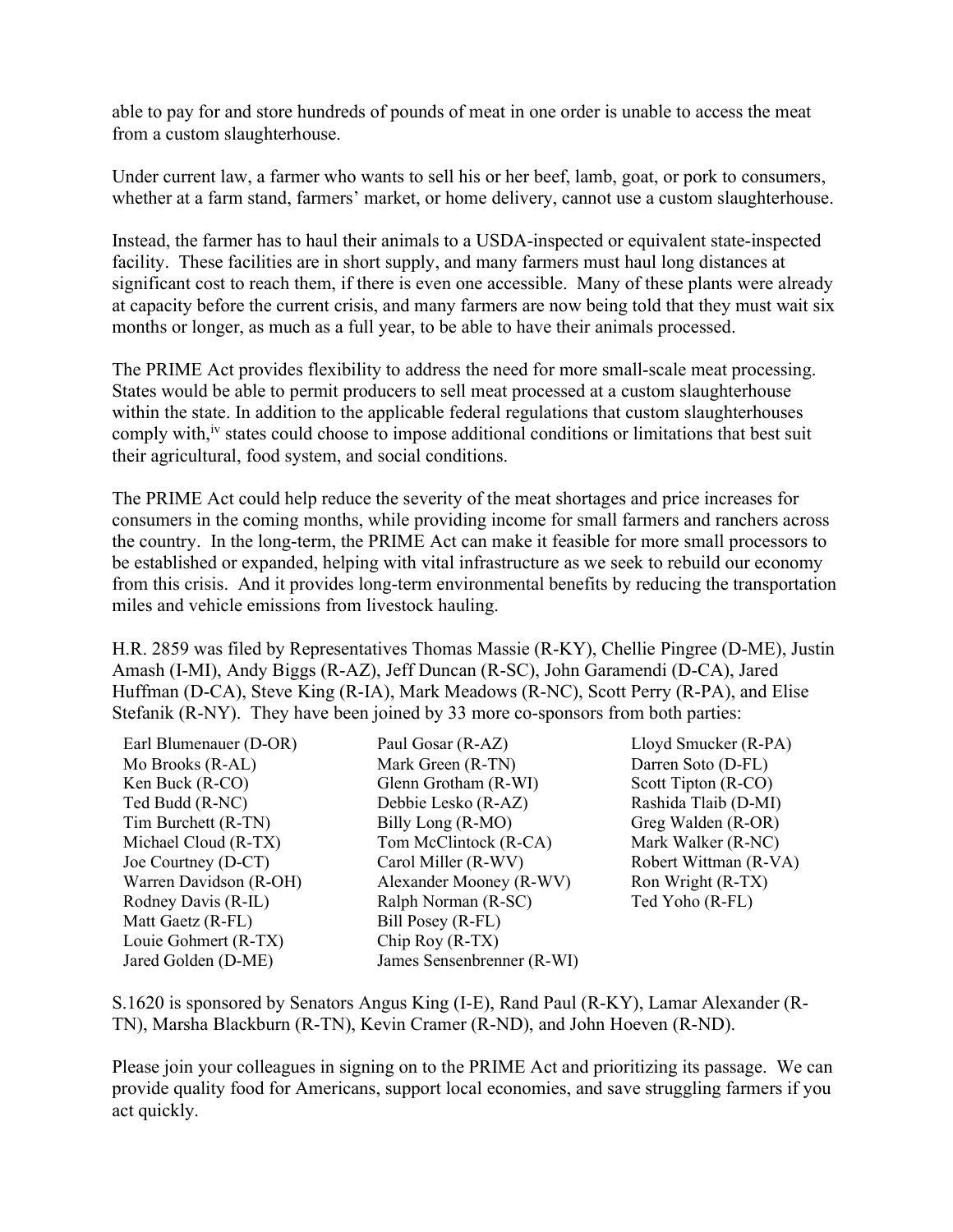For more information, please contact the Judith McGeary, Farm and Ranch Freedom Alliance, Judith@FarmAndRanchFreedom.org, 512-484-8821, or one of the organizations listed below.

Signed,

National and International Nonprofits

Cattlemen's Texas Longhorn Registry Family Farm Action Family Farm Defenders Farm Aid Farm and Ranch Freedom Alliance Farm-to-Consumer Legal Defense Fund Food Democracy Now! Good Meat Project Healthy Biomes Holistic Management International International Rescue Committee Johns Hopkins Center for a Livable Future Kiss The Ground National Family Farm Coalition National Health Federation National Latino Farmers & Ranchers Trade Association Northwest Atlantic Marine Alliance Organic Consumers Association OrganicEye The Permaculture Research Institute USA R-CALF USA Real Food Consumer Coalition Rural Coalition Socially Responsible Agricultural Project Soil4Climate Weston A. Price Foundation Women Involved in Farm Economics (WIFE) World Farmers

Regional and Statewide Nonprofits

Alabama Sustainable Agriculture Network (AL) Alaska's Big Village Network (AK) California Farmers Union (CA) Carolina Farm Stewardship Association (NC & SC) Cattle Producers of Louisiana (LA) Community Farm Alliance (KY) Dakota Rural Action (SD) Environmental Stewardship (TX)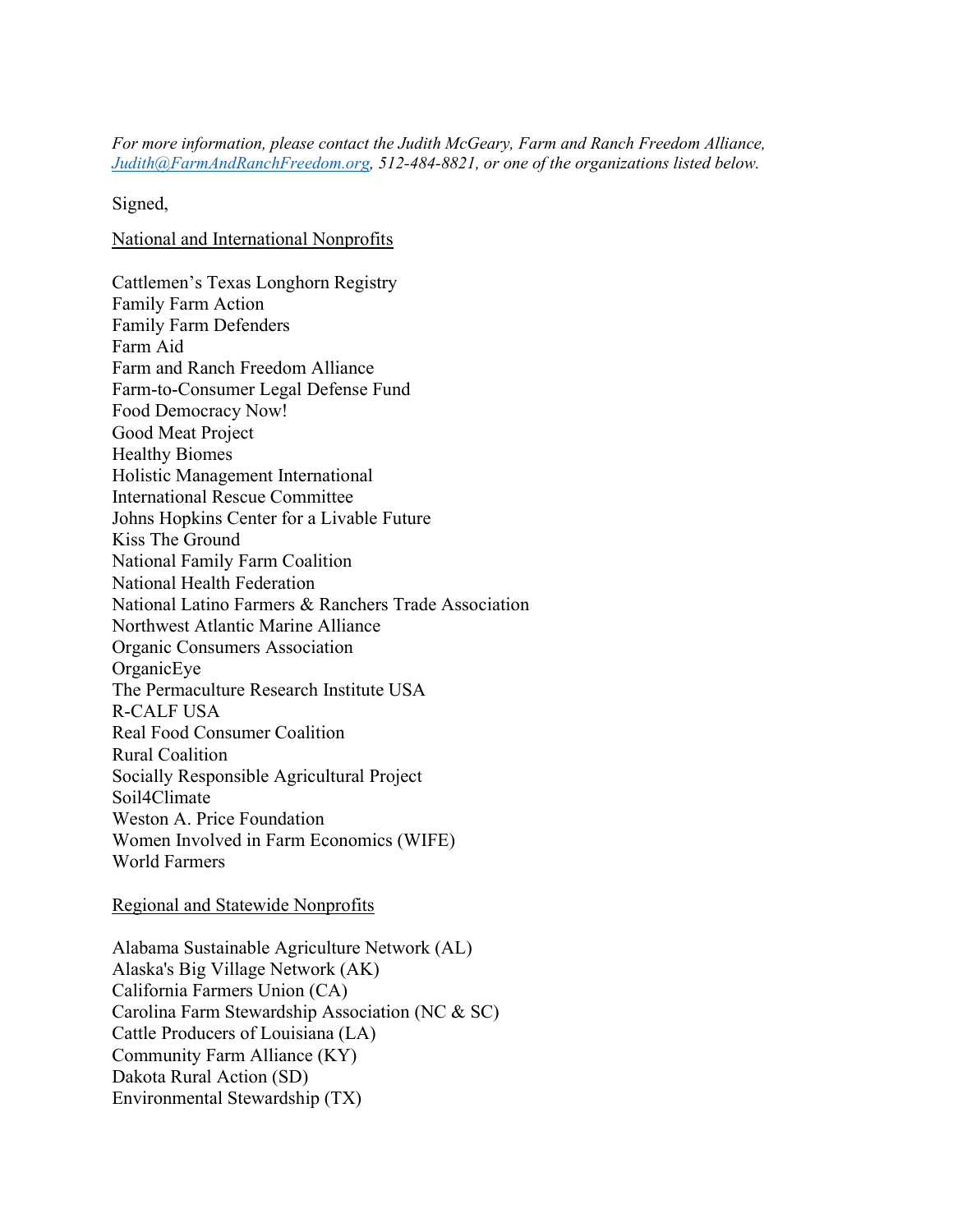Fair Farms (MD) Food for Maine's Future (ME) Idaho Organization of Resource Councils (ID) Independent Cattlemen of Wyoming (WY) Indiana Farmers Union (IN) Kerry Cattle Association (MA) Land For Good (NH) Lettuce Eat Well Farmers' Market (OH) Missouri Rural Crisis Center (MO) Nebraska Women Involved in Farm Economics Northeast Organic Farming Association of Vermont (VT) Northern Plains Resource Council (MT) Northwest Farmers Union (OR) Powder River Basin Resource Council (WY) Rural Vermont (VT) Southwest Grassfed Livestock Alliance (NM) Texas Landowners Council (TX) The 98th Meridian Foundation (TX) Virginia Independent Consumers and Farmers Association (VA) Western Organization of Resource Councils (MT and multi-state)

## Local Nonprofits

Bee Girl (OR) CRST Buffalo Authority (SD) Double Arrow Ranch & Rescue (CA) Dragon Soil Health (MA) Duluth Young Farmers Coalition (MN) Fall River Resource Conservation District (CA) Food Policy Council of San Antonio (TX) Growing Hope (MI) GROW North Texas (TX) Henrietta Growth Corp. (TX) Holloway Productions (CO) HOPE For Small Farm Sustainability (TX) Nature's Farm Camp (IL) Nourishing Food For Thought (FL) Oklahoma Black Historical Research Project, Inc. (OK) Project H3LP (SD) Rondout Valley Growers Association (NY) Rutherford County Cattleman's Association (NC) SCOR Cardiac Cyclists Club, Inc. (CA) Slow Food Austin (TX) Sonoma Family Meal (CA) Spokane Farmland Preservation Working Group (WA) Texas Farmers' Market (TX)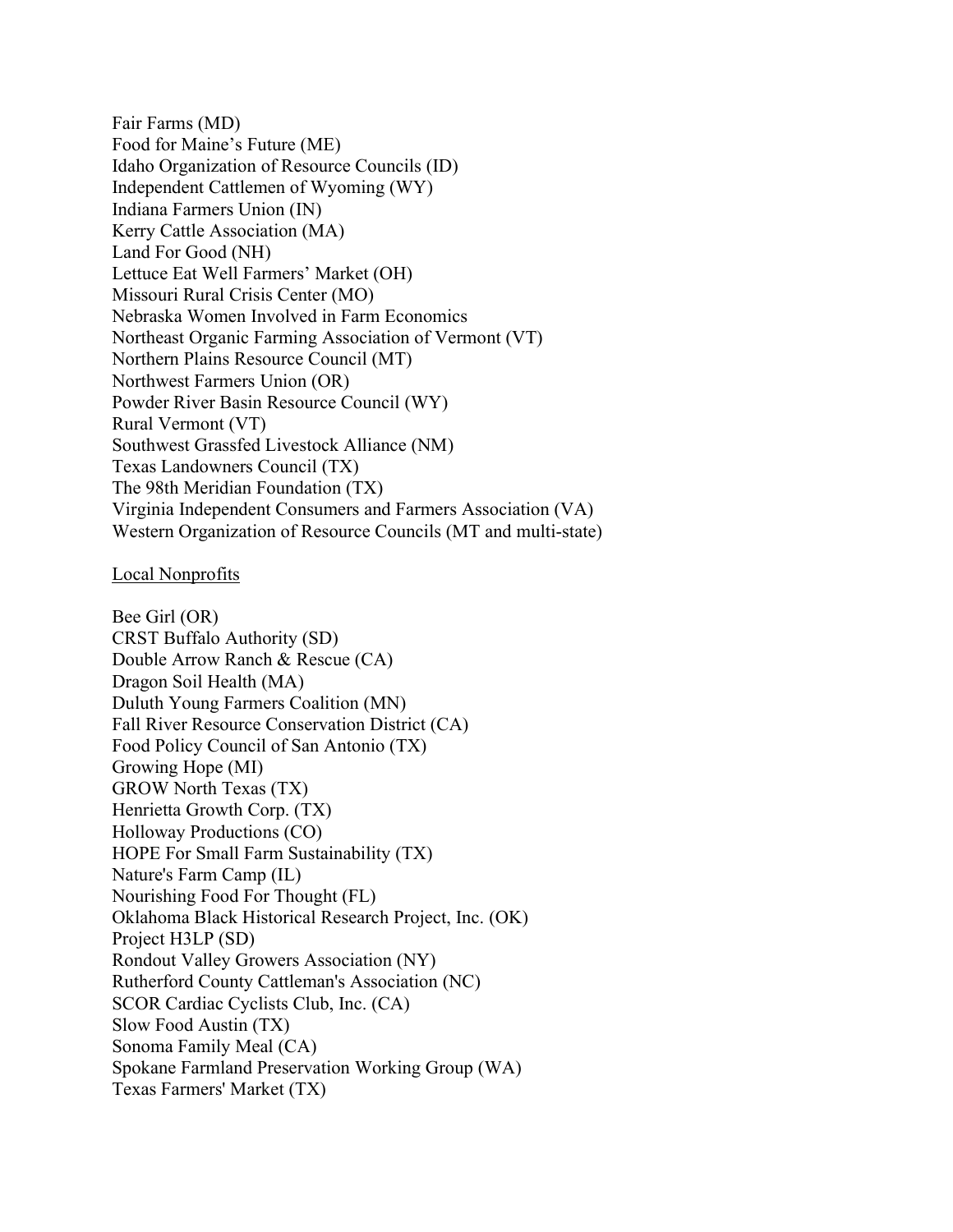Trout Lake Area Business Association (WA) Urban Harvest, Inc (TX) Veterans Farming Initiative (MN) Waco Downtown Farmers Market (TX) WAPF - Cincinnati Chapter (OH) WAPF - Washington/Ozaukee Counties chapter (WI)

Farms and Ranches (listed by state)

Mesticeria Farm/Circle of Life Farm (AK) JR Livestock (AL) Carlton Family Farm (AR) Four Creeks Ranch (AR) Phifer Farms LLC Farm Raised Meats (AR) Russell Ranch (AR) V5 Farms, LLC (AZ) Angeles Crest Creamery (CA) Anthony Teresi Farms (CA) Bees Rock Ranch (CA) Black Butte Ranch (CA) Buckrun Biodynamic Garden Healdsburg (CA) Chrisman Farms Inc. (CA) Encina Farms (CA) Fischer Farms (CA) Grabishfarm (CA) Independent Producer (CA) Lazy  $9$  (CA) Luchetti Ranch Partnership (CA) Monkeyflower Ranch (CA) Out of the whey farm (CA) Sanglier Home Ranch (CA) Spring Gulch Farm (CA) Swain Family Farm (CA) Triple 3 Family Ranch/Modoc Resource Conservation District (CA) Wilson Livestock (CA) Antelope Mess Inc (CO) Brost Ranch (CO) Buhr Ranch (CO) Caraveo Cattle LTD (CO) Clark Anvil Ranch (CO) Corner Post Meats (CO) Larry Trahern (CO) Lazy K Livestock (CO) Six Pack Farm and Cattle LKC (CO)

Sosoni Farm LLC (CO) The Golden Hoof (CO) Trahern Ranch (CO) Unwin Family Ranch LLP (CO) Vision Farms (CO) Farm (CT) Blue Dot Farm (FL) Flatwoods Farm & Micro-Dairy (FL) James E Boree Jr (FL) Lotus Hill (FL) Pineshine Farms (FL) Redhills Grazers (FL) Ric McConnell (FL) The Lazy Acres Family Farm (FL) Golden Pear Farm (GA) Puu O Kumau Ranch (HI) A & D Grassfed Beef (ID) Reditus Natural Farming, LLC (ID) Wellspring Ranch (ID) Hollewell Angus Farm (IL) Honeysuckle Farm (IL) Keith Jeffries (IL) 1850 Farm (KS) AJ Schmitz Dairy Farm (KS) Anchor  $D L & C (KS)$ Anchor  $D L & C (KS)$ Bar C Land and Cattle (KS) Brown Family Farms (KS) Castle Argghhh LLC (KS) Conway's Produce (KS) Crooked Creek Angus (KS) E & K Heritage Farm (KS) E & K Heritage Farm (KS) Gnad Farm (KS) Gnad Farm (KS) Janzen Farms (KS) Jhawk Farm LLC (KS) Joy O'Nature Farm (KS)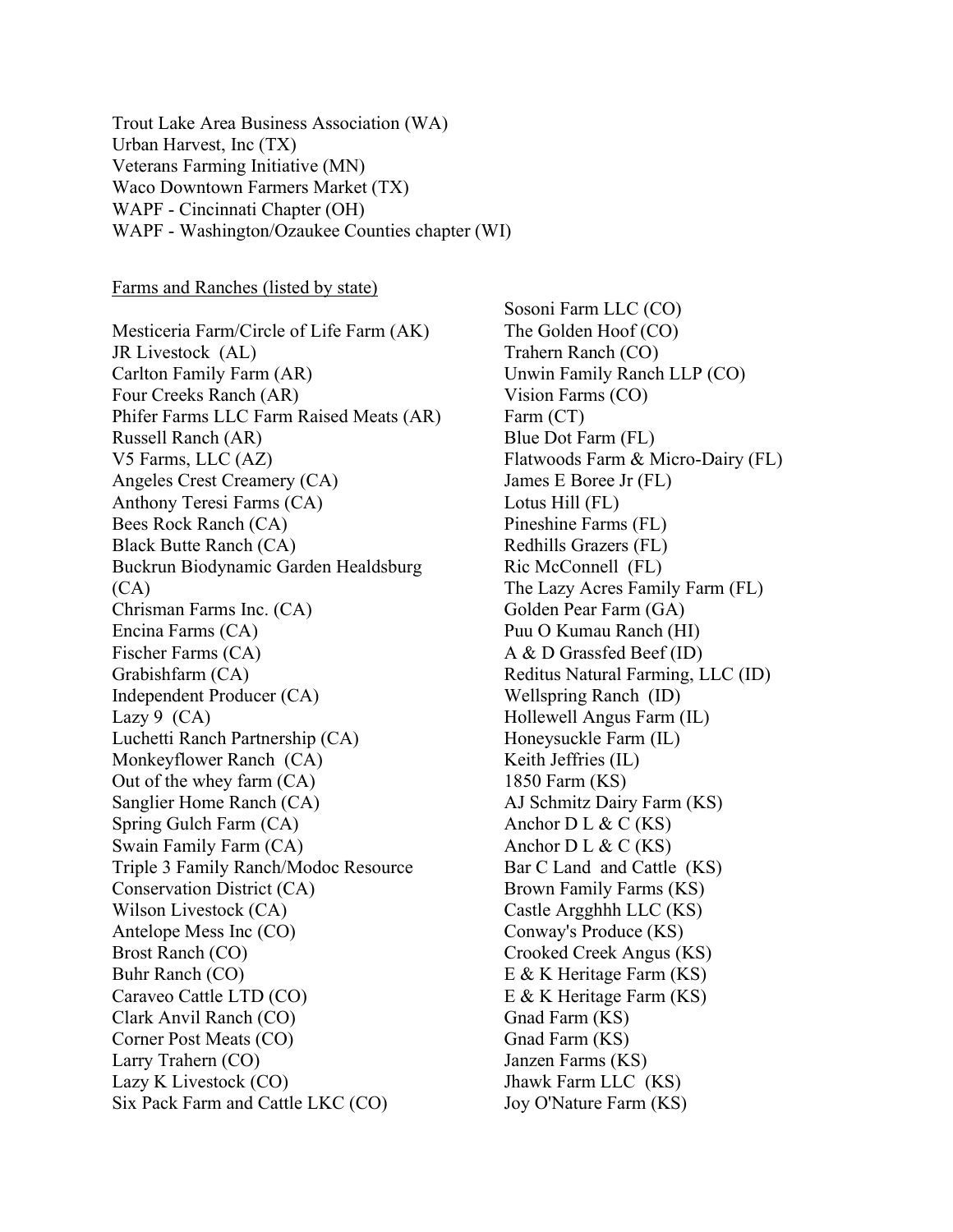Mike Schultz (KS) Oakley Livestock Commission Co (KS) Prairie Turnip Farm (KS) Rockn-H-Ranch (KS) S3 MEATS (KS) Sawyers Farm (KS) Sommers and Sons Cattle Co (KS) Sun Ranch (KS) Unruh Brothers Cattle Co. (KS) Bentley farms (KY) Cane Valley Farm, LLC (KY) Knight Family Farm (KY) Sunnyhill Farm (KY) Brookshire Farm (LA) Kovac Cattle (LA) Marsh Mellow Meadows (LA) American Stonecraft, Inc (MA) Bear Run Farm (MA) Crowover Farm (MA) Goat Nook Farm (MA) Hames & Axle Farm (MA) Hidden Acres Farm (MA) Kings Little Acres (MA) Loland Oaks Farm (MA) Meadowhead on Cedar (MA) Misty River View (MA) Oxford Farms (MA) Revival Farm (MA) Rockland Farm (MA) Tregellys Farm (MA) Wildwood Farm (MA) Shimar farms (MD) Where Pigs Fly Farm (MD) Whistle Pig Hollow,MD (MD) Argyle Acres (ME) Capri Cairn Farm (ME) Carroll Family Farm (ME) East Forty Farm (ME) Goat Spirit Farm (ME) Hayman Farm (ME) Meadowsweet Farm (ME) Nomad Slaughtering, LLC (ME) North Star Sheep Farm (ME) Sebago Lake Ranch (ME) B&B farms (MI) Baseline Farm Grassfed (MI)

Bonz Beach Farms (MI) Cattle Trail Ranch (MI) D & V Fleis Ranch (MI) Golden Fleece Farms LLC (MI) Logan Heritage Farm (MI) Mezsick Family Farm (MI) Presque Isle Farm (MI) Pullmack heritage hog farm (MI) Red Timber Ranch (MI) Resonance Center Farm (MI) Resonance Center Farm (MI) Second Wind Farm (MI) Serendipity Farms (MI) Standen acres (MI) Traynor Family Farm (MI) Whispering Wild Market Farm (MI) Wild Dandelion Acres LLC (MI) Dancing the Land Farm (MN) Dry Creek Farms LLC (MN) Highwater Organics (MN) Medicine Creek Farm (MN) Midwest Elderberry Cooperative (MN) New Story Farm (MN) Roots Return Heritage Farm LLC (MN) Ahbleza Ranch (MO) Burnt Fork Farm (MO) Conley Angus (MO) Cub Creek Ranch (MO) Double K Adventures (MO) Earth Friendly Farm (MO) Ladd's Family Farm (MO) Lazy Broken B Ranch, LLC (MO) Maxwell Acres (MO) Motning Star Farms (MO) Novelty Farm (MO) On the Hook Acres (MO) Robinson Farms (MO) Rogers Ranch (MO) Windfair Farm (MO) Antelope Springs Ranch (MT) Cooper Creek Ranch (MT) Delpine Farms (MT) Delpine Farms (MT) Double AA Ranch (MT) Irish Household (MT) MT Cross Farms, Inc. (MT)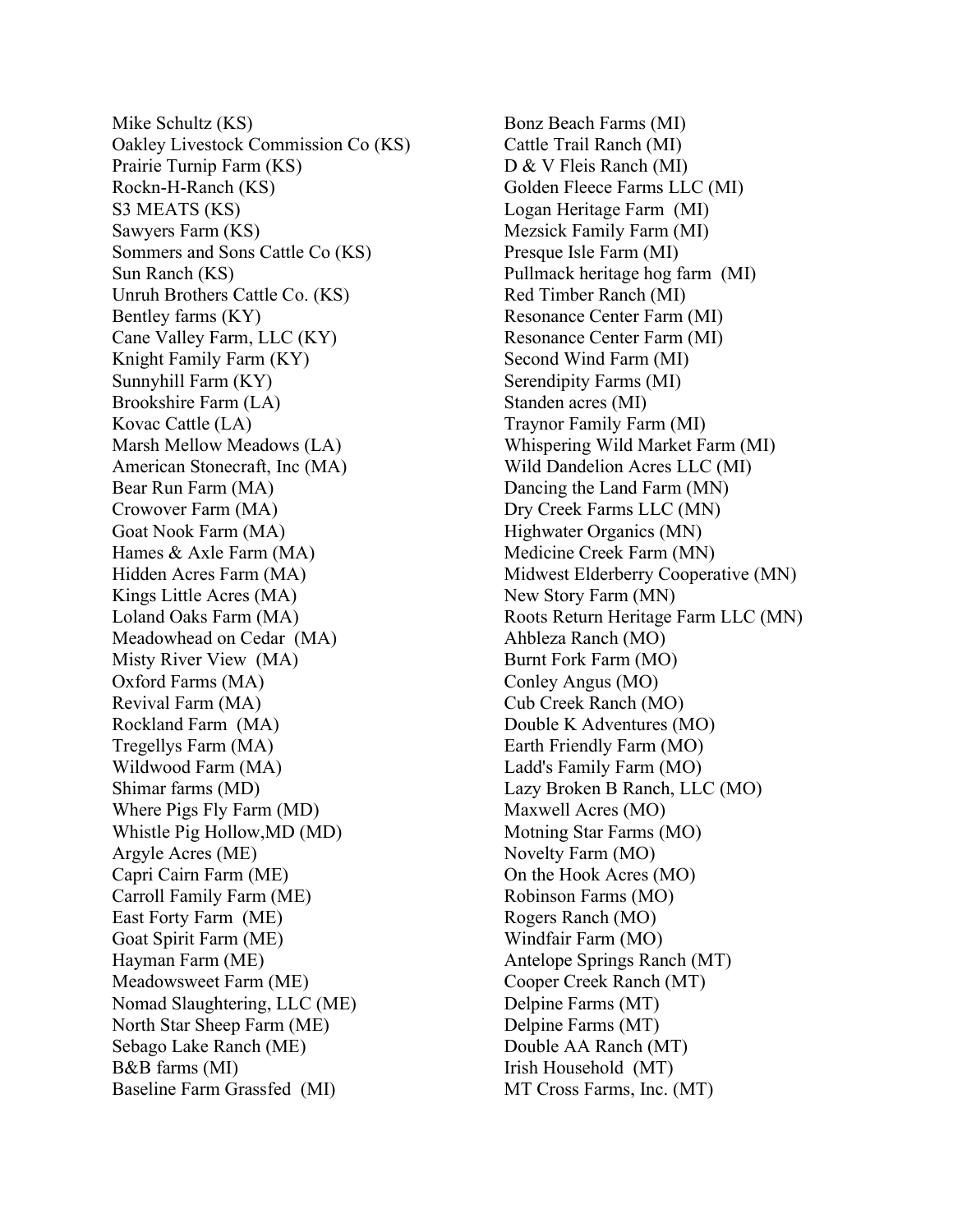Quirk Cattle Co. (MT) Beam Farms (NC) Dan-Vir Ltd (NC) Dominion Heritage Farm (NC) Ivey's Spring Creek Farm (NC) Patience Farm and Brewery, LLC (NC) Reverence Farms (NC) Shelter mountain farm (NC) Becker Ranch (ND) Cudworth Ranch (ND) Larson Farms (ND) Maher JM Angus (ND) Makelky Ranch (ND) Mertz ranch (ND) Shawn steffes (ND) Wald Family Growers (ND) Barry Pospichal (NE) Bloomfield Beef Cattle Club (NE) Eschty Farms Inc (NE) Gallino Ranch (NE) H( Ranch (NE) Jones Ranch (NE) Lechtenberg farms (NE) NLazyH Ranch (NE) Paitz Farm Service (NE) Seven Mill Iron Ranch (NE) The Shiloh Fam (NE) The Shiloh Fam (NE) TSK Farms LLC (NE) U7 Ranch (NE) Wellas Cattle Co. (NE) Granite State Poultry & Processing (NH) CS Cattle COmpany (NM) Mesteño Draw Ranch (NM) Rafter 2S Cattle Company (NM) WATE Ranches LLC (NM) Whetten Livestock (NM) Ruby Home Ranch (NV) RUBY MOUNTAIN BEEF (NV) 9 Partners (NY) A & E Glenden Farms (NY) Blue Line Farm (NY) Christian Custom Cutting & Our Farmstead (NY) Diamond Hills Farm (NY) Grass + Grit Farm (NY)

Otero Family Farm (NY) Ramble Creek Farm (NY) Stratton's Custom Meats & Smokehouse,LLC (NY) Valley View Devons (NY) Hyde Farms (OH) Windswept Grass Farm (OH) Windswept Grass Farm (OH) ZOE Farms LLC (OH) Anichini-Moore Ranch & Farm (OK) Bar JK Land & Cattle (OK) Bar S Ranch (OK) Bar T Beef (OK) Buckeye Ranch (OK) Butcher Barn of Garvin (OK) Day Herefords (OK) Flying V Ranch (OK) Four Oaks Farm (OK) Gray and Brunk (OK) HL Kincaid Logging (OK) Hutchison cattle co (OK) Marchel Ranch (OK) Northfork Ranch (OK) Single Loop Ranch (OK) Spurgeon Ranch (OK) Ballymena (OR) Bayside Gardens (OR) Fat Hen Farm (OR) Healing Ponds (OR) Juniper Mtn. Land/Livestock (OR) Lowry Awesome Beef (OR) WanderBee Farm (OR) Wheat/Barley farm-Sherman County (OR) Withywindle Farm (OR) Withywindle Farm (OR) Clodhopper Farm (PA) Good Work Farm LLC (PA) Highland Meadows LLC (PA) The Family Cow, LLC (PA) Thousand Hills Grazing (PA) Yellow Creek Farm (PA) Bud Ducheneaux Ranch (SD) Dostal Ranch (SD) Double D Feedyard Inc. (SD) DX Beef (SD) Eliason Trucking LLC (SD)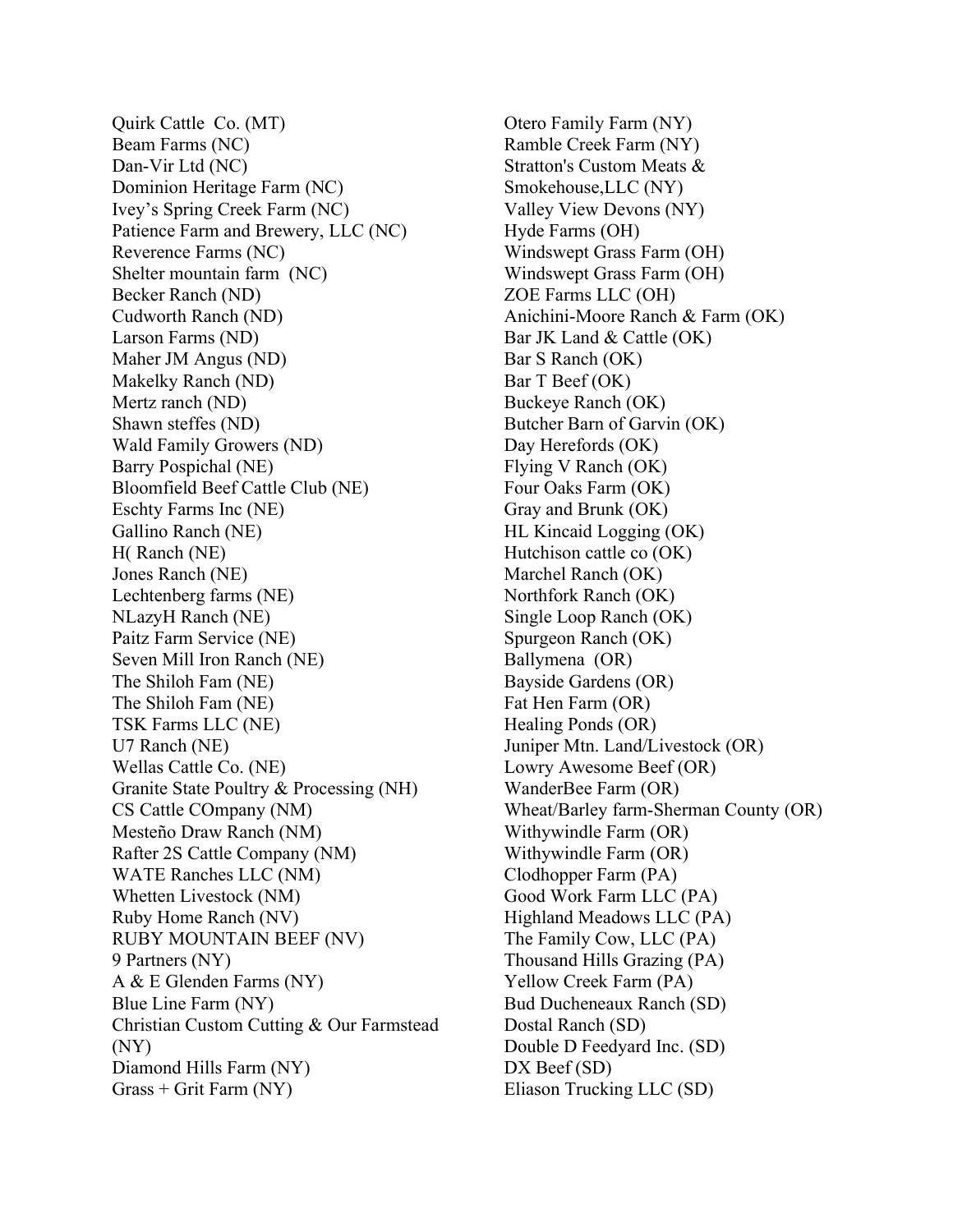Fox Ranch (SD) Fox Ranch (SD) Guthrie Ducheneaux Ranch (SD) Jobgen Ranch (SD) Mill Iron S Ranch (SD) MST Baysinger Ranch (SD) Naber Ranch (SD) Sodak Angus Ranch (SD) Traverse Farms (SD) Austin Farms (TN) Hurricane Creek Farms (TN) Liberty Trace Farm (TN) Menagerie Meadow Farms (TN) Pipe Dream Farms (TN) Solace Farm (TN) Southern Rhythm Cattle Company (TN) Uncle Tim's Farm (TN) 4-MAX Ranch (TX) Amelia Farm and Market, LLC (TX) B&C Farm (TX) Badger Hole Farm (TX) Bee Country Honey Farm (TX) Birch Farn (TX) Broussard Farms (TX) Brown Cattle (TX) CD&J Mini Ranch (TX) Circle J Ranch (TX) Clark Family Farm LP (TX) Cosby Farm (TX) Covadonga Farms (TX) Covenant Farm Foods (TX) Deerkreek cattle company (TX) Diamond Rafter Ranch (TX) Dickens Land and Cattle (TX) Doctors Clinic of Rio Grande City (TX) Dodge Ranch (TX) Dodge Ranch (TX) Double H Ranch (TX) Double H Ranch (TX) Driftwood Meadows (TX) Driftwood Meadows (TX) DWD Longhorns (TX) Eclipse Farm (TX) Elmore Farms (TX) Falster Farm (TX) Finca Tres Roblest (TX)

Floyd Agricultural Research (TX) French Family Ranch (TX) Frying Pan Ranch (TX) Glen Haven Farm (TX) Graciela Abbott (TX) Henneke Farms (TX) HHH Farm (TX) Hillbilly Heaven Homestead (TX) Hines Ranch (TX) Honey Hog Farm (TX) Hundred Acre Farms, LLC (TX) Hydraulic Supply & Service Co (TX) Jim Loos Independent Cattle Rancher (TX) L7 Ranch (TX) LaidBack Farms (TX) Lee Farm (TX) LeeFarmTX (TX) LG Farms (TX) Lloyd Brangus (TX) Massey Farm (TX) McGeary Family Farm (TX) Mini Moo Cows Farm (TX) Munkebo Farm (TX) Neighborfood (TX) North Fork Cattle Company (TX) Nowell's Naturals (TX) Oatmeal Oaks Ranch (TX) Padilla Farm LLC dba Yahweh's Farm (TX) Parkinson Farms (TX) Phillips Family Farm (TX) Quarter Moon Farm (TX) R&F Farms (TX) Rambling Rose Farms (TX) Rascoe Pecans (TX) Rockin' E Ranch (TX) RockinBarB Ranch (TX) Saga Farms (TX) Serenity Farm (TX) Serenity Holistic Farm (TX) Shady Grove Ranch (TX) Shawnee Creek Farm (TX) Sister Grove Farm (TX) SM Brown Ranch (TX) Soil Regen (TX) Solar Acres (TX) South Austin Micro Farm (TX)